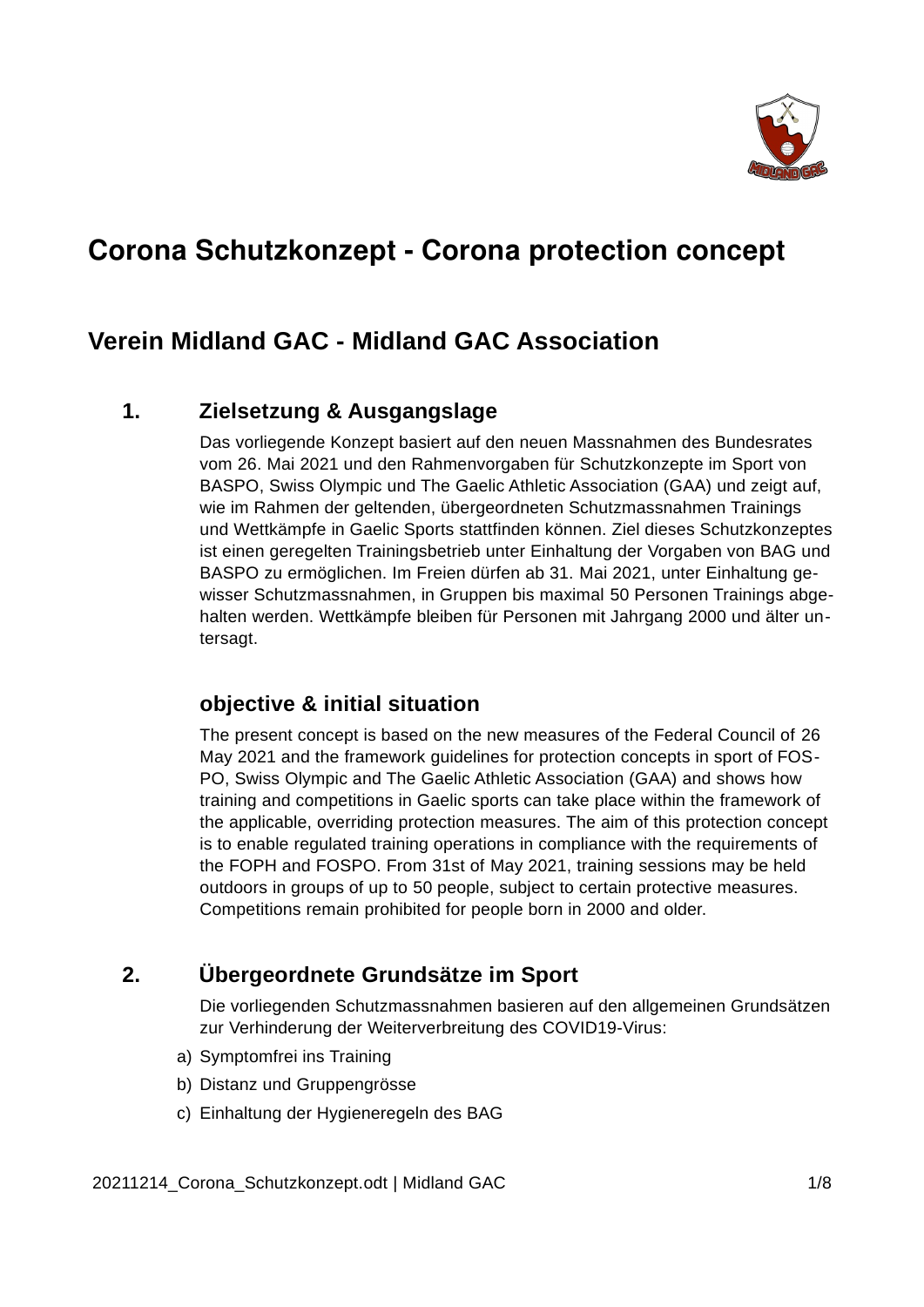- d) Protokollierung der Teilnehmenden zur Nachverfolgung möglicher Infektionsketten.
- e) Bezeichnung verantwortlicher Personen, Einhaltung Schutzkonzept des Vereins

## **Overriding principles in sport**

The present protective measures are based on the general principles for preventing the further spread of the COVID19 virus:

- f) Enter training symptom-free
- g) Distance and group size
- h) Compliance with the hygiene rules of the FOPH
- i) Logging of participants to trace possible chains of infection.
- j) Designation of responsible persons, compliance with the association's protection concept.

### **3. Erläuterungen**

### **a) Symptomfrei ins Training**

Spielerinnen und Spieler sowie Leiterinnen und Leiter mit Krankheitssymptomen, dürfen nicht am Training teilnehmen. Sie bleiben zu Hause, respektive begeben sich in Isolation. Sie nehmen Kontakt mit ihrem Hausarzt auf und befolgen dessen Anweisungen. Die Trainingsgruppe ist umgehend über die Krankheitssymptome zu orientieren.

### **b) Distanz und Gruppengrösse**

Im Breitensport dürfen draussen Sportaktivitäten als Einzelpersonen oder in Gruppen bis 300 Personen ohne Zertifikat stattfinden. Ab 300 Personen ist ein Zertifikat vorzuzeigen.

Auch Trainings in Innenräumen für Einzelpersonen oder Gruppen können wieder bis maximal 30 Personen und Zertifikat (3G) stattfinden mit permanenter Maskentragpflicht. Sport ohne Masken ist drinnen nur mit 2G gestattet.

### **c) Einhalten der Hygieneregeln**

Händewaschen spielt eine entscheidende Rolle bei der Hygiene. Wer seine Hände vor und nach dem Training gründlich mit Seife wäscht, schützt sich und sein Umfeld.

### **d) Protokollierung der Teilnehmenden**

Enge Kontakte zwischen Personen müssen auf Aufforderung des BAG während 14 Tagen ausgewiesen werden können. Um das Contact-Tracing zu vereinfachen, führt der Verein für sämtliche Trainingseinheiten Präsenzlisten. Die Leitperson ist verantwortlich für die Vollständigkeit und die Korrektheit der Liste und dass diese dem/der COVID19-Verantwortlichen in vereinbarter Form zur Verfügung steht.

Midland GAC stützt sich auf die Empfehlung von Swiss Olympic und verwendet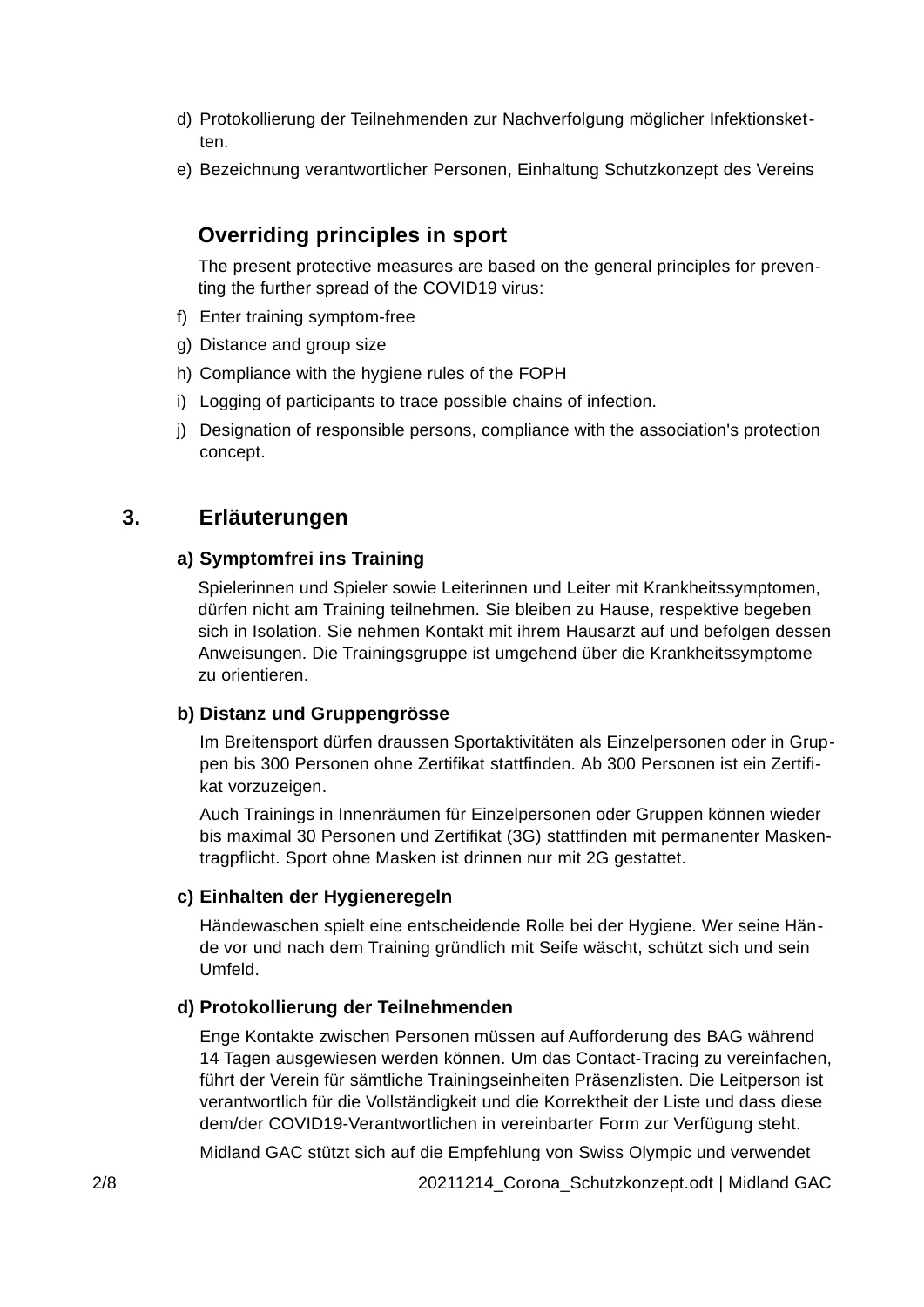die Contact Tracing – Check-in App Mindful.

Zutrittsbeschränkungen:

- In der Trainingsinfrastruktur halten sich nur die für den Trainingsbetrieb notwendigen Personen auf. Während der Trainingszeiten haben nur die folgenden Personen Zugang zur Sportanlage (inkl. Garderoben und vergleichbare Räumlichkeiten: Leiterinnen und Leiter, Spielerinnen und Spieler, Funktionäre, Reinigungspersonal und Lieferanten.
- Begleitperson und Ausstehende (Eltern, Freunde, ...) haben nur sofern nötig Zutritt.
- Beim Bringen und Abholen der Kinder durch die Eltern, warten die Eltern vor dem Trainingsgelände.

### **e) Bezeichnung verantwortlicher Personen, Einhaltung Schutzkonzept**

Jede Organisation, welche die Wiederaufnahme des Trainingsbetriebs plant, bestimmt eine/n COVID19-Verantwortliche/n. Diese Person ist dafür verantwortlich, dass die geltenden Bestimmungen eingehalten werden.

Bei Midland GAC ist der COVID19-Verantwortliche Fabian Dürmüller ([fabian@](mailto:fabian@midlandgac.ch) [midlandgac.ch](mailto:fabian@midlandgac.ch)).

COVID19-Verantwortlicher:

- Hat die Verantwortung für die Umsetzung und Einhaltung des Schutzkonzepts.
- Hat im Trainings- und Spielbetrieb nicht zwingend anwesend zu sein.
- Informiert aber die betroffenen Personen (Funktionäre, Trainer, Athleten, Eltern, …) über die getroffenen Massnahmen und definierten Abläufe.
- Ist die Ansprechperson gegen innen und aussen.

Leiterinnen und Leiter:

- Unterstützen die/den COVID19-Verantwortliche/n und planen die Trainings unter Einhaltung der fünf Punkte a) – e).
- Aktives Eingreifen/Hilfestellung erfolgt nur, wenn es zwingend notwendig ist.

Alle Teilnehmerinnen und Teilnehmer:

- Halten sich an die geltenden Abstandsegeln und Hygienevorschriften.
- Zeigen sich solidarisch und halten die Regeln des Schutzkonzepts mit hoher Eigenverantwortung ein.

### **explanations**

### **f) Symptom-free training**

Players and leaders with symptoms of illness are not allowed to take part in training. They stay at home or go into isolation. They contact their family doctor and follow his instructions. The training group must be informed immediately of any symptoms of illness.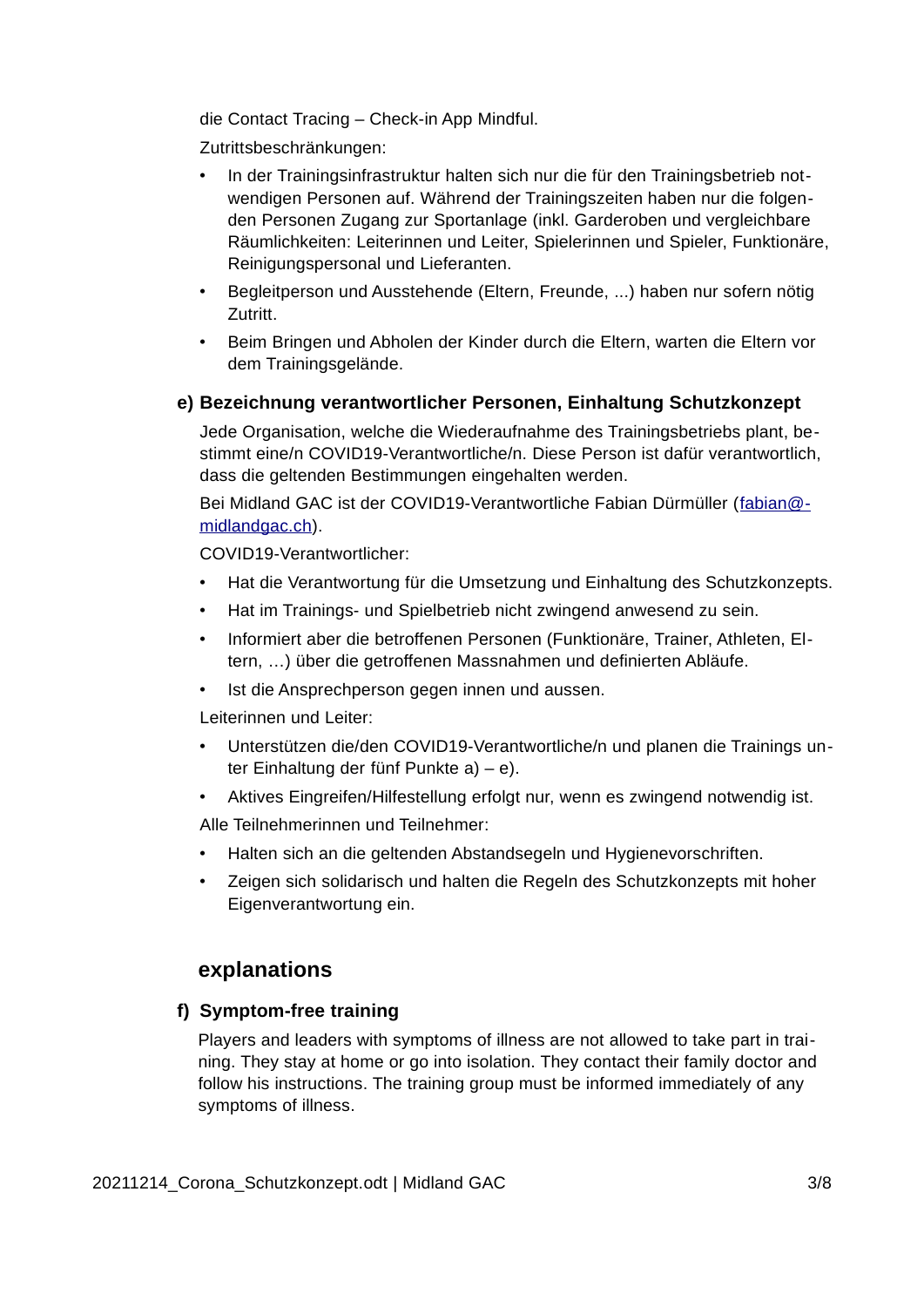### **g) Distance and group size**

In mass sports, outdoor sports activities may take place as individuals or in groups of up to 300 people without a certificate. A certificate must be shown for more than 300 people.

Indoor training for individuals or groups can again take place up to a maximum of 30 persons and certificate (3G) with permanent mask wearing obligation. Indoor sports without masks are only permitted with 2G.

### **h) Adherence to hygiene rules**

Hand washing plays a crucial role in hygiene. Those who wash their hands thoroughly with soap before and after training protect themselves and those around them.

### **i) Keeping a record of participants**

Close contacts between persons must be able to be traced for 14 days at the request of the FOPH. To simplify contact tracing, the association keeps attendance lists for all training sessions. The leader is responsible for the completeness and correctness of the list and that it is available to the COVID19 officer in an agreed form.

Midland GAC relies on the recommendation of Swiss Olympic and uses the Contact Tracing - Check-in App Mindful.

Access restrictions:

- Only persons necessary for training operations will be in the training infrastructure. During training times, only the following persons have access to the sports facility (incl. dressing rooms and comparable rooms): Managers, players, officials, cleaning staff and suppliers.
- Accompanying persons and bystanders (parents, friends, ...) have access only if necessary.
- When bringing and collecting the children by the parents, the parents will wait in front of the training area.

### **j) Designation of responsible persons, compliance with protection concept**

Each organisation planning to resume training operations shall designate a CO-VID19 responsible person. This person is responsible for ensuring compliance with the applicable regulations.

At Midland GAC, the COVID19 officer is Fabian Dürmüller (fabian @midland[gac.ch\)](mailto:fabian@midlandgac.ch).

COVID19 Officer:

- Has responsibility for the implementation of and compliance with the protection concept.
- Does not have to be present during training and matches.
- However, he informs the persons concerned (officials, coaches, athletes, parents, etc.) about the measures taken and the defined procedures.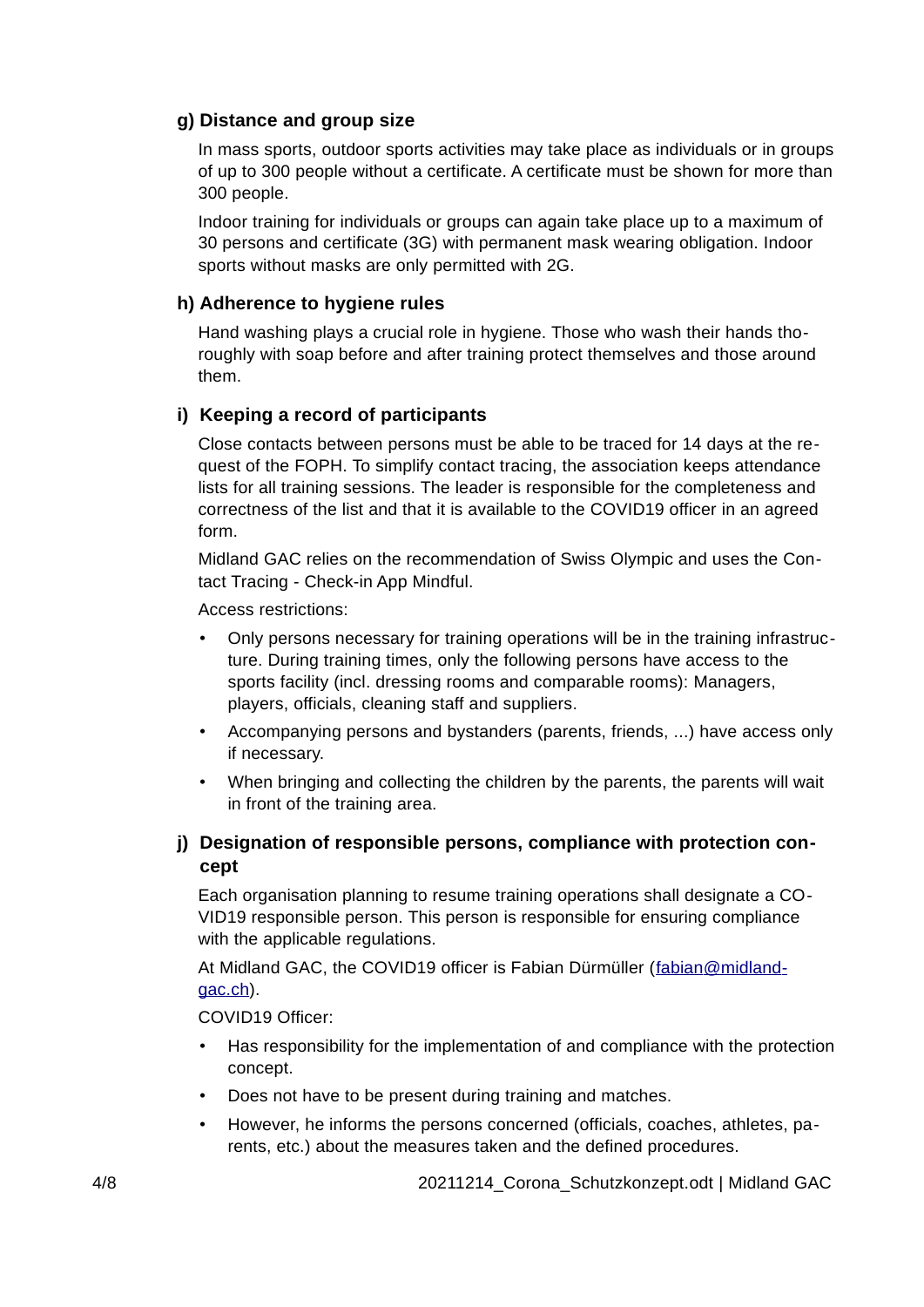Is the contact person internally and externally.

Leaders:

- Support the COVID19 officer and plan the training sessions in compliance with the five points  $f$ ) - j).
- Active intervention/assistance only takes place when absolutely necessary.

All participants:

- Adhere to the applicable distance sailing and hygiene regulations.
- Show solidarity and adhere to the rules of the protection concept with a high degree of personal responsibility.

## **4. Ausnahmen für Personen bis 20 Jahre (Jahrgang 2001 und jünger)**

Für Personen bis 20 Jahre (Jahrgang 2001 und jünger) gelten im Trainings- und Spielbetrieb keine Einschränkungen. Es darf in gewohnter Gruppengrösse indoor und outdoor trainiert und Wettkämpfe durchgeführt werden. Sowohl bei Trainings als auch bei Wettkämpfen sind aber auch im Nachwuchs keine Zuschauer erlaubt. Für Leiterinnen und Leiter, sowie Schiedsrichter und Funktionäre gilt Maskenpflicht für alle Alterskategorien. Es sind so viele Leitpersonen zugelassen, wie bei Trainings ohne Einschränkungen dabei sein würden. Das Helfen und Sichern durch Leitpersonen ist bei Personen bis 20 Jahre erlaubt.

## **exceptions for persons up to 20 years (born 2001 and younger)**

There are no restrictions for persons up to 20 years of age (born in 2001 and younger) during training and games. Indoor and outdoor training and competitions may be held in the usual group size. However, spectators are not allowed at training sessions or competitions, even for young players. For leaders, referees and officials, masks are compulsory for all age categories. As many leaders are permitted as would be present at training sessions without restrictions. Helping and securing by leaders is permitted for persons up to 20 years of age.

## **5. Ergänzungen**

### *5.1. Garderoben/Duschen/Toiletten*

Innenbereiche von Einrichtungen und Betrieben, die für die Nutzung von deren Aussenbereichen notwendig sind, namentlich Eingangsbereiche, Sanitäranlagen und Garderoben, dürfen offen gehalten werden, insofern ein Schutzkonzept für diese besteht. Hierfür sind mindestens 10 Quadratmeter Fläche pro anwesende Person nötig.

Die Garderoben stehen bei Schulanlagen nicht zur Verfügung.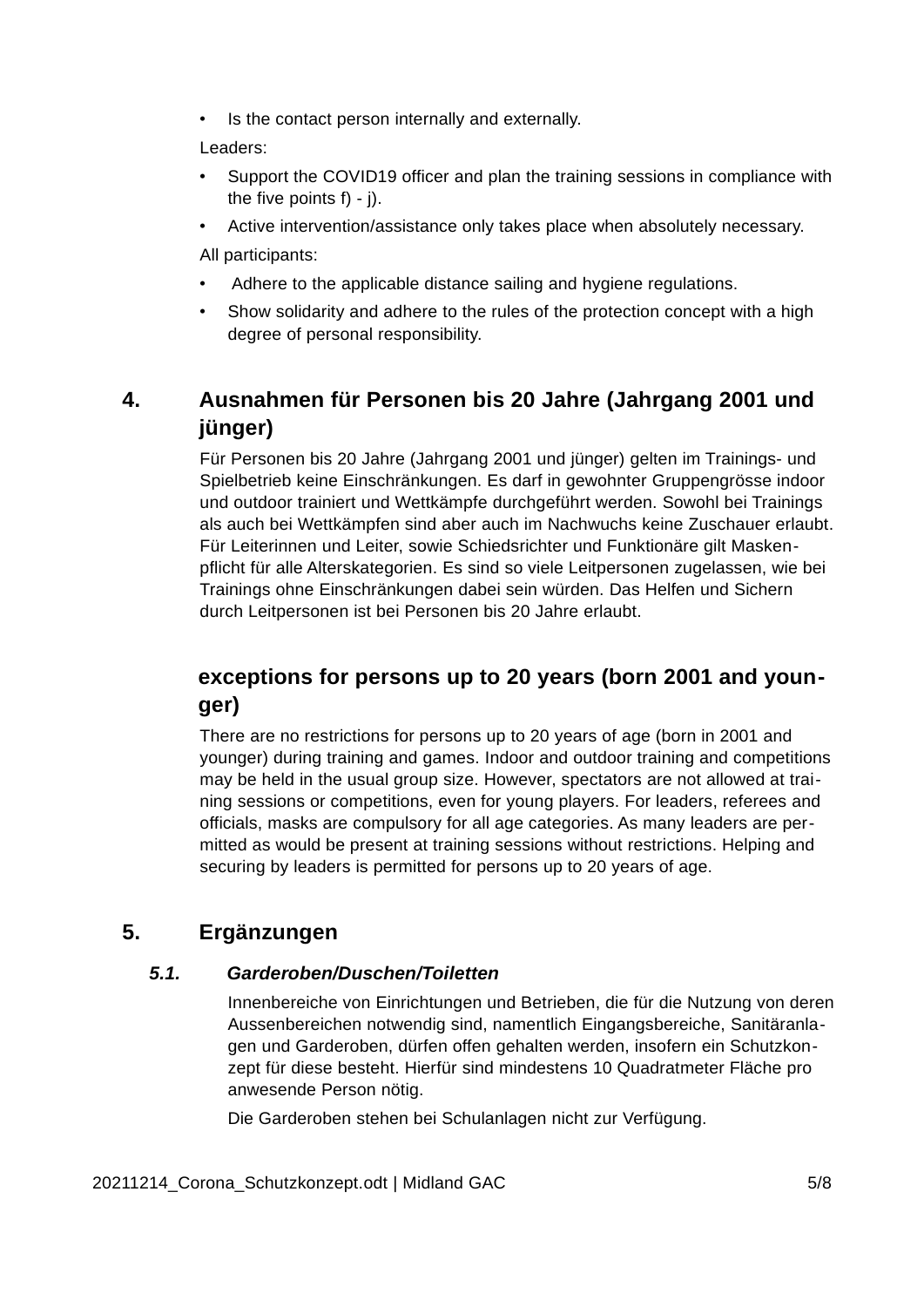### *5.2. Reinigung der Sportanlage*

Sofern dies nicht in seinem Schutzkonzept festgelegt wird, ist mit dem Anlagebetreiber Rücksprache zu nehmen, wann und wie welche Teile der Anlage durch Leitpersonen oder Teilnehmer und Teilnehmerinnen desinfiziert werden müssen (z.B. Türgriffe, Handläufe) Sollte Trainingsmaterial verwendet werden, mit dem mehrere Personen in Berührung kommen, ist dieses nach Gebrauch zu desinfizieren. Kann dies nicht gewährleistet werden, darf das Material nicht verwendet werden. Bei Trainings in einer Halle ist zusätzlich Rücksprache mit dem Hallenbetreiber über allfällige zusätzlich notwendige Reinigungsmassnahmen zu nehmen.

### *5.3. Verpflegung*

Für Gastronomiebetriebe in der Sportanlage (z.B. Clubhaus) gelten die entsprechenden Vorgaben des BAG. Jede\*r Teilnehmer\*in und Leitperson ist für seine Verpflegung selber verantwortlich. Es darf keine Verpflegung (z.B. Traubenzucker, Früchte,...) oder Vereinsmaterial für Verpflegung (z.B. Trinkflaschen) durch den Verein oder ein Mitglied des Vereins zur Verfügung gestellt werden.

## **additions**

### *5.4. Cloakrooms/Showers/Toilets*

Indoor areas of facilities and establishments which are necessary for the use of their outdoor areas, namely entrance areas, sanitary facilities and cloakrooms, may be kept open, provided that a protection concept exists for them. This requires at least 10 square metres of space per person present.

Cloakrooms are not available at school facilities.

### *5.5. Cleaning of the sports facility*

If this is not specified in the protection concept, the facility operator must be consulted as to when and how parts of the facility must be disinfected by leaders or participants (e.g. door handles, handrails). If this cannot be guaranteed, the material may not be used. In the case of training in a hall, the hall operator must also be consulted about any additional cleaning measures that may be necessary.

### *5.6. Catering*

For catering establishments in the sports facility (e.g. clubhouse), the corresponding regulations of the FOPH apply. Each participant and leader is responsible for his/her own catering. No food (e.g. dextrose, fruit,...) or club material for food (e.g. drinking bottles) may be provided by the club or a member of the club.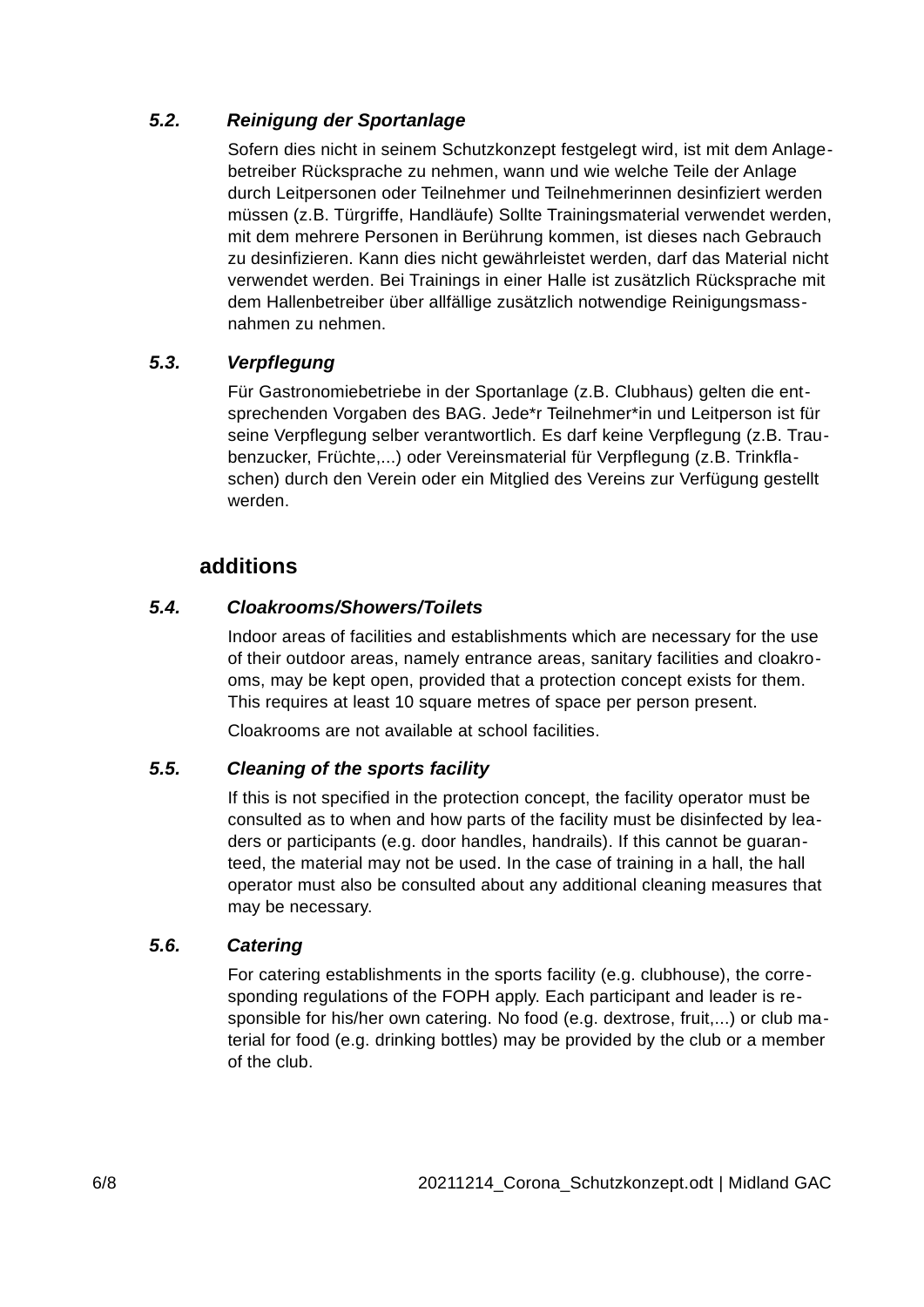## **6. Vorgehen im Falle eines positiven COVID19-Falles innerhalb der Trainingsgruppe oder an einem Wettkampf**

Nur Personen, mit denen die erkrankte Person in engem Kontakt stand, müssen in angeordnete Quarantäne. Die erkrankte Person wird der kantonalen Behörde melden mit wem sie in engem Kontakt stand (allenfalls anhand der Anwesenheitslisten). Wer in Quarantäne muss, wird anschliessend durch die zuständige kantonale Behörde kontaktiert und über das weitere Vorgehen informiert.

## **Procedure in case of a positive COVID19 case within the training group or at a competition**

Only persons with whom the infected person has been in close contact must be placed in quarantine. The infected person will report to the cantonal authority who he/she was in close contact with (if necessary, on the basis of the attendance lists). Anyone who has to be quarantined will then be contacted by the competent cantonal authority and informed of the further procedure.

## **7. Kommunikation des Schutzkonzeptes**

Midland GAC verschickt dieses Dokument an alle Mitglieder und schaltet es auf seiner Webseite auf.

## **Communication of the protection concept**

Midland GAC sends this document to all members and posts it on its website.

### **8. Weitere Informationen**

Bundesamt für Gesundheit (BAG): [Allgemeine Informationen und Neuigkeiten zu COVID-19 Verordnungen und Er](https://www.bag.admin.ch/bag/de/home/krankheiten/ausbrueche-epidemien-pandemien/aktuelle-ausbrueche-epidemien/novel-cov/massnahmen-des-bundes.html)**[läuterungen](https://www.bag.admin.ch/bag/de/home/krankheiten/ausbrueche-epidemien-pandemien/aktuelle-ausbrueche-epidemien/novel-cov/massnahmen-des-bundes.html)** 

Bundesamt für Sport (BASPO): [COVID-19 und Sport](https://www.baspo.admin.ch/de/aktuell/covid-19-sport.html)

The Gaelic Athletic Association (GAA) [Covid-19 Education Resources](https://learning.gaa.ie/covid19resources) (nur auf Englisch) [Covid-19 Online Learning](https://learning.gaa.ie/covid19learning) (nur auf Englisch) [Covid-19 Club Education](https://learning.gaa.ie/covid19) (nur auf Englisch)

Midland GAC **[Webseite](https://www.midlandgac.ch/)** 

20211214\_Corona\_Schutzkonzept.odt | Midland GAC 7/8